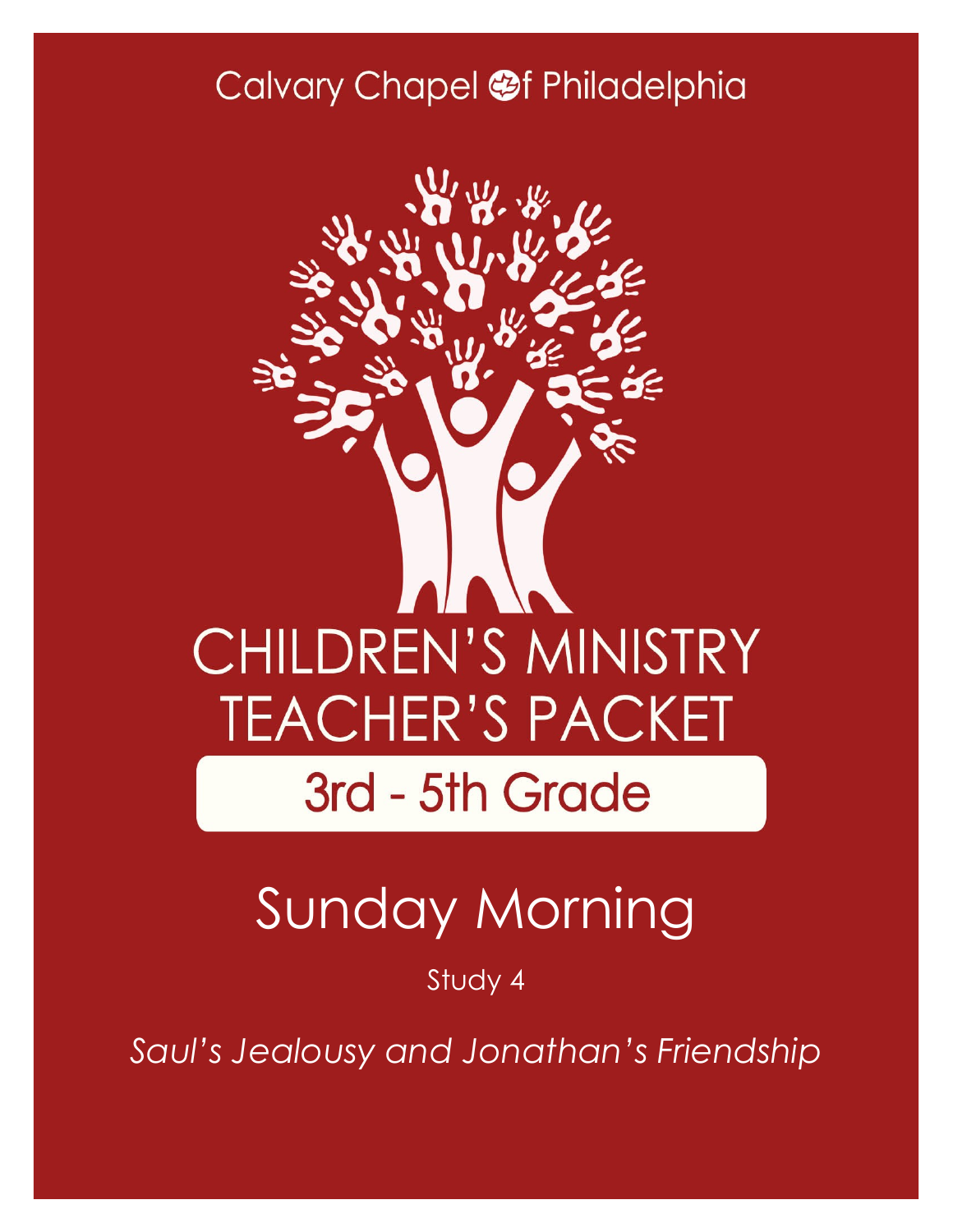### Saul's Jealousy, Jonathan's Friendship

The Objective is the key concept for this week's lesson. It should be the main focus of the study.

These are the key verses that you will find helpful in teaching your study this week. The "Main passage" is the basis of the study, where the other verses support the objective of the lesson.

There is a memory verse for the students that relates to every study. If a student can memorize the verse for the following week you may give them a prize from the "reward box" found on your cart.

An introductory activity or question that will settle the class, draw their attention to the study and prepare their hearts for God's Word.

**Objective This week we are looking at the power of sinful thoughts to change our behavior, and also the importance of choosing to do what is right, even when others are encouraging us to sin.**

#### **Key Verses**

1 Samuel 19-20—Main Teaching Passage Proverbs 29:25 2 Corinthians 10:5

#### **Memory Verse** - Romans 12:9 (NIV)

"Love must be sincere. Hate what is evil; cling to what is good."

### **Hook**

Review last week's memory verse, 1 Samuel 18:14.

Write the following definition of sin on the board: "Sin is everything we think, say and do that displeases God."

Ask the students to give examples of each of those three things: sins of action, sins of speech, and sins of thought.

Tell the students that what we think and what we say are just as important to God as what we do.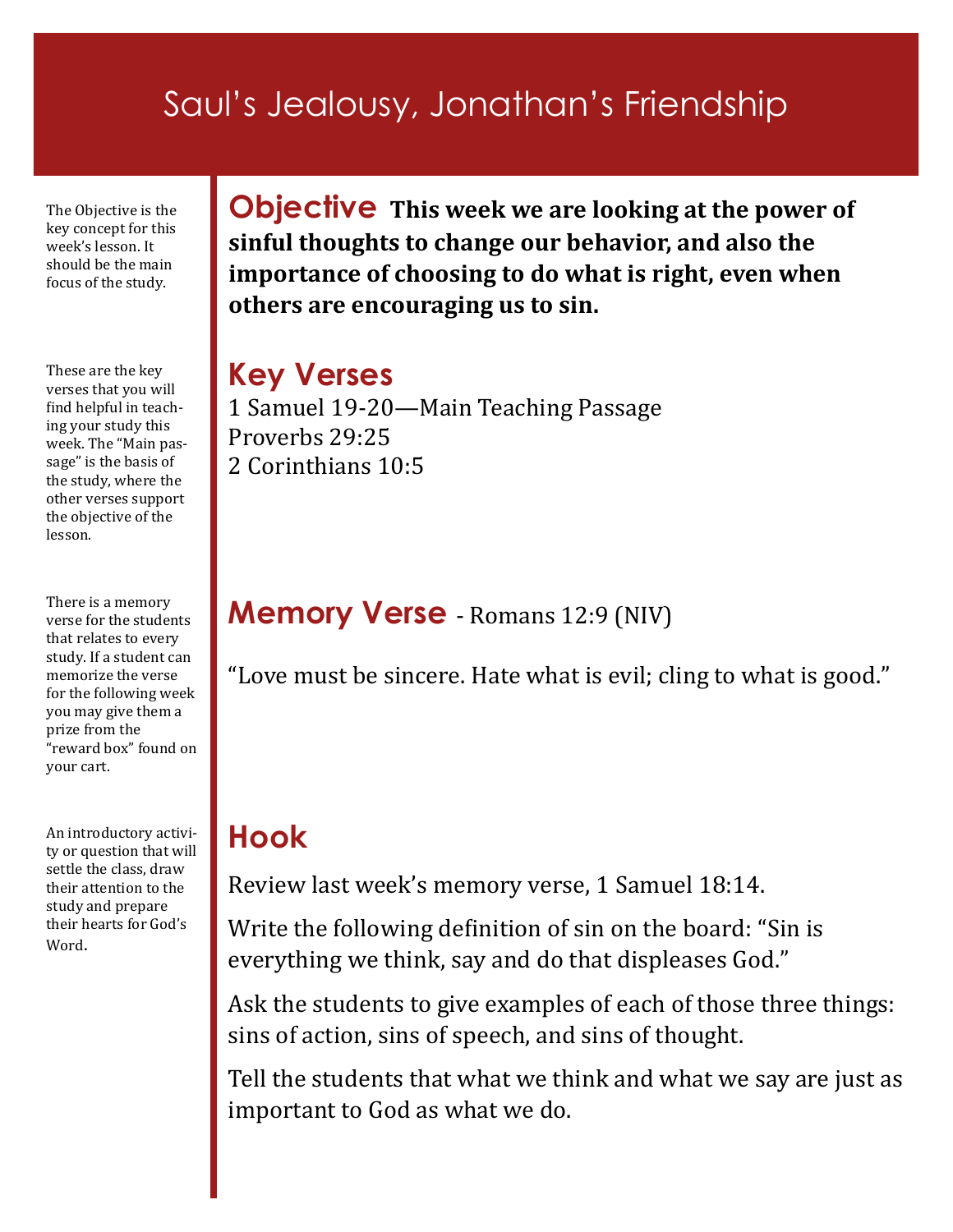What does the Bible say? This is where we will read a passage or series of passages that teach on the subject of the day.

The interpretation/ exegesis of the passage. What does this passage mean? How does this passage apply to my life?

# BOOK

Last week we studied how David was obedient and faithful to everything that he was given to do, even though he faced opposition. In 1 Samuel 19 we see that Saul's jealousy and envy had overwhelmed him, and despite (or perhaps because of) David's heroics against Goliath and his good standing amongst the people, Saul had decided to have him killed. We read in verses 19:1, 9, 15, 20:31 about Saul's hatred and desire to kill David, but in every instance we also read about others protecting and helping David. The Lord had brought people into David's life (in Jonathan and Michal) to support him and help him in his time of distress.

We read that Jonathan first tried to convince Saul to relent and make peace with David, but eventually when he realized that Saul would not be dissuaded from his plan, Jonathan helped David to escape in secret (as did Michal).

These passages show us the destructive power of sinful thoughts and attitudes, highlighting Saul's sin which leads to anger and murderous intent. They also show us the importance of choosing right and wrong, even when it means turning against people we love and respect. If we are asked to do something that we know the Lord disapproves of, we must listen to the Lord first and obey Him.

## LOOK

You can't help but feel sorry for David. David was steadfast in his obedience and faith, slayed the giant Goliath, saved the people of Israel from war, found favor in the eyes of the people, and even had time to play soothing music for the king. How was David repaid for his hard work? Saul tries to kill him, repeatedly.

Saul is an excellent example of how sinful attitudes can turn into sinful thoughts, which in turn can become sinful behaviors. Saul was jealous of David's success. He wanted the people to sing songs about him and praise him instead of David. This attitude of jealousy began to change the way that Saul thought about David. Instead of thinking about David as a hero, a man who loved God, a good man who served the kingdom, David became an enemy who needed to be killed.

We need to be so careful to control our emotions. Paul tells us in 2 Corinthians 10:5 that we need to take every thought captive to Christ. We can't allow ourselves to dwell on sinful thoughts, because those things start to linger and become worse and worse, before changing the way we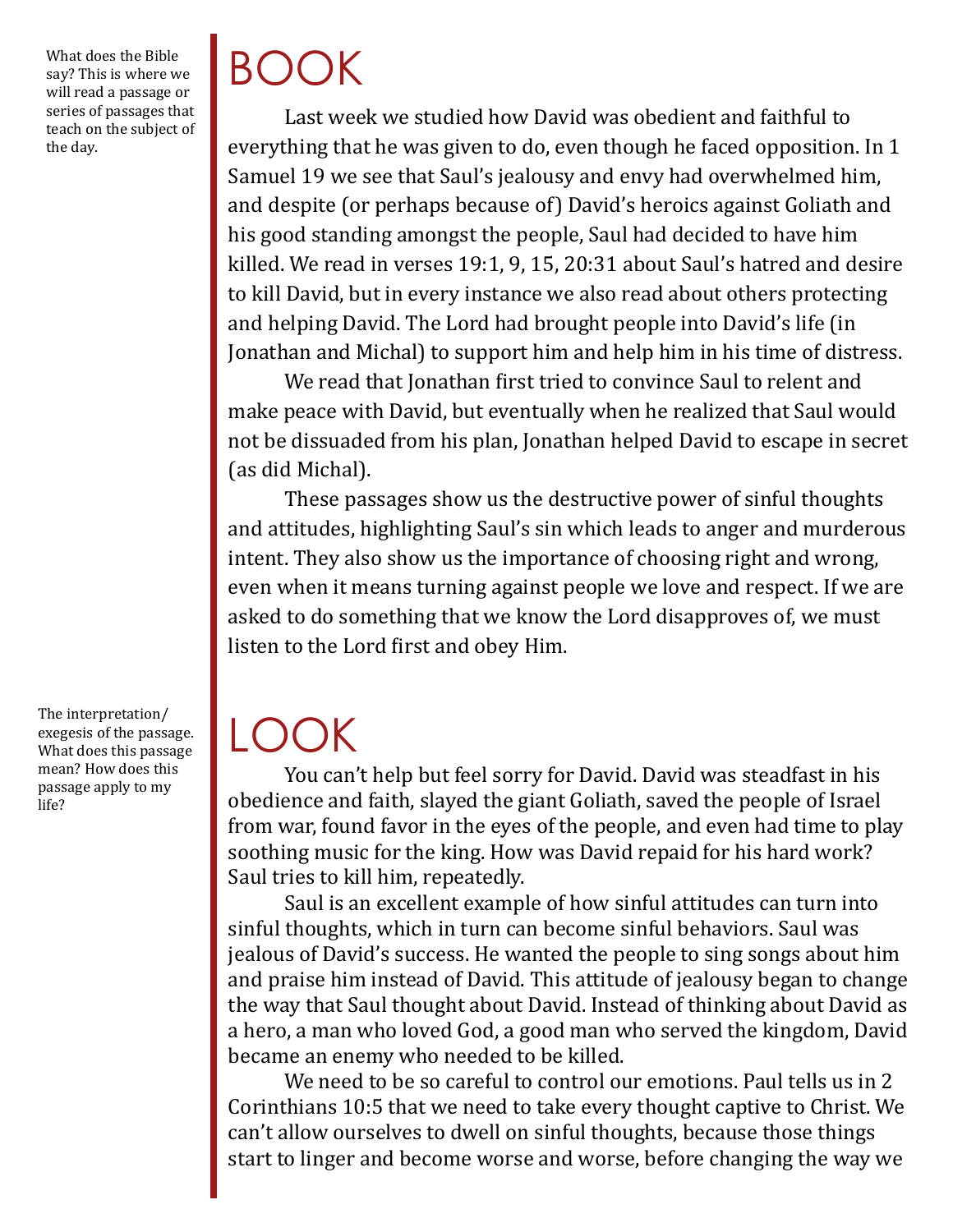## LOOK (Continued)

act. We need to recognize when we are thinking sinfully, unlike Saul did, ask God to help us change, and ask forgiveness when we allow our thoughts to cause us to act in sinful ways.

Along with an example of sinful behavior, these two chapters also give us two good examples to look up to. Saul's children, Jonathan and Michal, were both forced to make choices. Would they listen to their father and turn David in to be killed? Or would they do what they knew was right, even if that means disobeying their father? Both of them chose well. They knew God's law, "You shall not commit murder," (Exodus 20:13), and they know that David had done nothing wrong, certainly nothing that deserved death. Instead of going along with their father's sinful plan, they saved David and helped him to escape.

There are times in our lives when people we know might ask us to do sinful things. They might be a friend, school mate, or maybe even a family member (though we hope not). Those situations are very difficult. We love our friends, siblings etc., and we don't want to disappoint them. However, we also don't want to disappoint God. Proverbs 29:25 tells us, "The fear of man brings a snare, but whoever trusts the Lord shall be safe." If we give in to the people who are encouraging us in bad behavior, then we are setting a trap for our own feet. But if we honor God and choose to do what is right, then His word tells us that we will avoid difficulty and trouble. We might even help our friend, sibling, etc. to choose to do what is right in the same way that Jonathan did in 1 Samuel 19:4-6.

## TOOK

As a class, memorize Romans 12:9 (NIV).

Have the students come up with an example of a time when someone might encourage us to do something we know is wrong. Role-play the situation with some students and discuss what good choices we could make.

**Pray:** Ask the Lord for bravery and boldness to do what is right. Pray for His help in taking every thought captive and not allowing bad thoughts to become bad behaviors.

**Parent Question:** How did jealous thoughts change Saul's behavior?

What is my response to this passage of Scripture? How should my life change according to what this passage teaches me? What are the practical things I can do throughout the week to make this true in my life?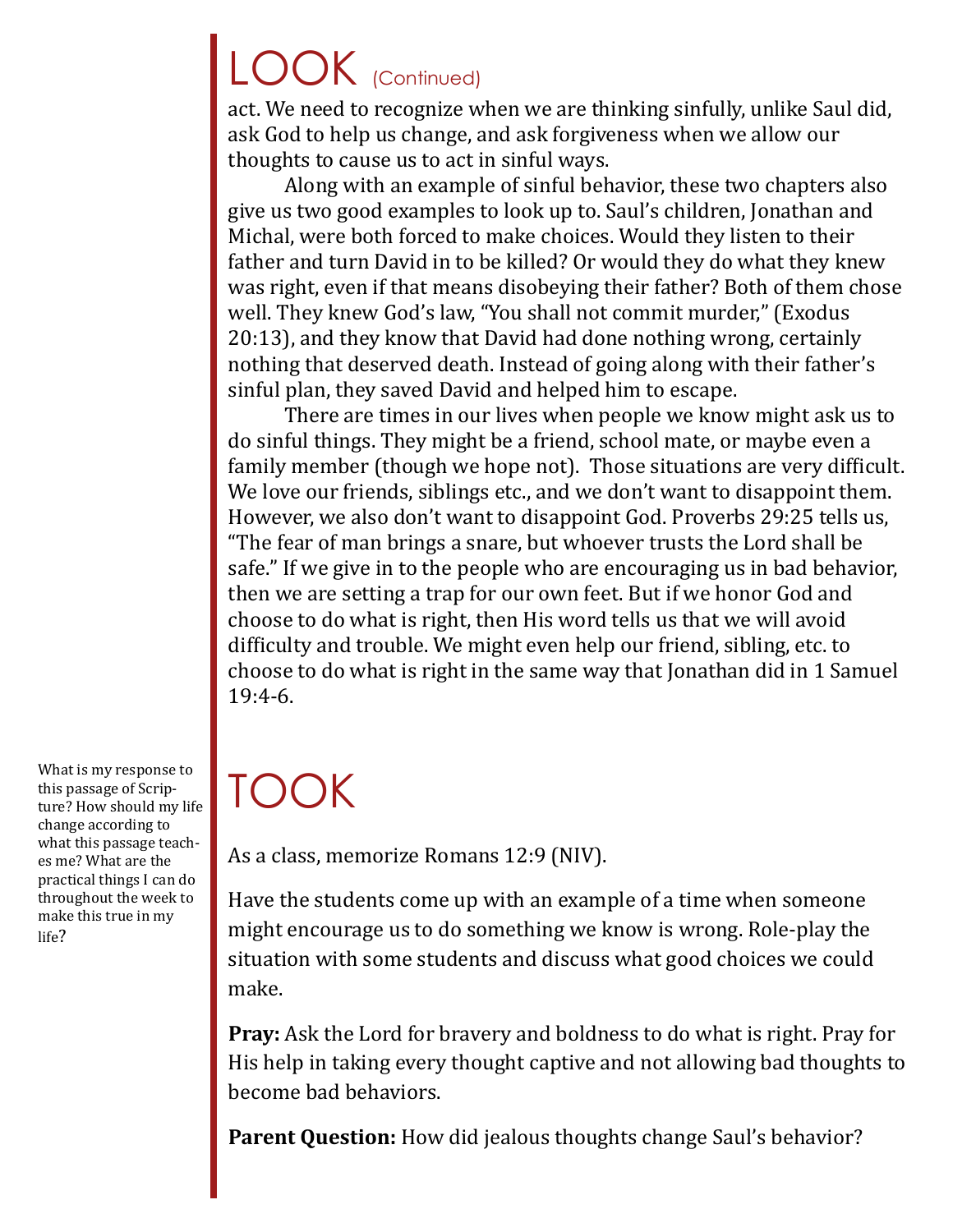# FURTHER STUDY

#### **Commentary on 1 Samuel 19 by David Guzik**

1. (1a) Saul plots the murder of David, attempting to enlist the help of Jonathan and his servants.

Now Saul spoke to Jonathan his son and to all his servants, that they should kill David.

a. Jonathan his son: Saul put Jonathan in a difficult place. Jonathan loved David, and God made a wonderful bond of friendship between them, sealed by a covenant (1 Samuel 18:1-4). Jonathan knew David was destined to be the next king of Israel, even though Jonathan was officially the crown prince. At the same time, his father and king told him to kill David.

b. And to all his servants: Saul put his servants in a difficult place. They all loved David (1 Samuel 18:5) yet they are commanded by their king to kill David.

c. That they should kill David: Saul put David in a difficult place. Who can he trust? Even if he trusted Jonathan he surely knew there was at least one ambitious man on Saul's staff who would do whatever Saul said, without regard to right or wrong.

2. (1b-3) In loyalty to David, Jonathan warns David.

But Jonathan, Saul's son, delighted greatly in David. So Jonathan told David, saying, "My father Saul seeks to kill you. Therefore please be on your guard until morning, and stay in a secret place and hide. "And I will go out and stand beside my father in the field where you are, and I will speak with my father about you. Then what I observe, I will tell you."

a. But Jonathan, Saul's son, delighted much in David: Without doubt Saul and many on his staff criticized David. They looked for anything they could to bring against him, and if they could find nothing, they made something. Jonathan got an earful of this, but it didn't change his opinion of David. He still delighted much in David.

b. So Jonathan told David: This made Saul furious, but Jonathan knew he did right. He should not kill David because his father and king told him to do something that was clearly disobedient to God. Jonathan knew the Bible said, You shall not murder (Exodus 20:13). The Bible was clear, and Saul was on record as saying that they should kill David (1 Samuel 19:1).

i. We are under authority, and commanded to submit to God's order of authority in many different arenas. There is a Biblical submission from children to their parents, from citizens to their government, from employees to their employers, from Christians to their church leadership, and from wives to their husbands. But in all these relationships, we are never excused from sin because we obeyed an authority that told us to sin. In this case, it would be wrong for Jonathan to obey his father and kill David.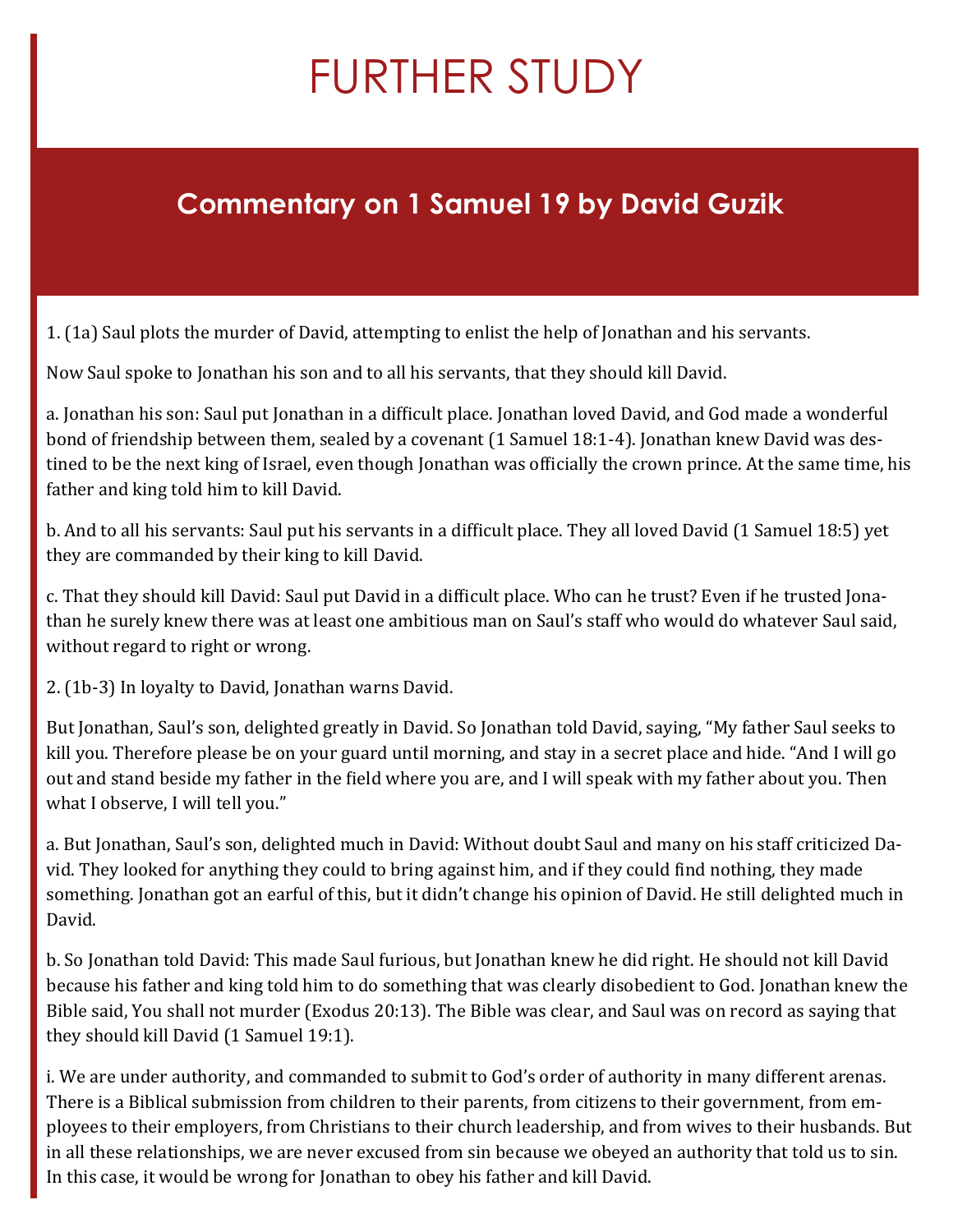ii. This was a case where Jonathan could say what the apostles said when they were told to stop preaching the gospel: We ought to obey God rather than men (Acts 5:29). But Jonathan also had the heart of the apostles in Acts 5; they were beaten severely, and were willing to suffer for what was right before God, rejoicing that they were counted worthy to suffer for His name (Acts 5:40-41). Jonathan was willing to take his lumps for obeying God, and he did not whine about it.

c. My father Saul seeks to kill you. Therefore please be on your guard until morning, and stay in a secret place and hide: Jonathan did more than refuse to help Saul. He helped David. Jonathan could have said, "Look, I want no part of this. I'm not going to help my father do something I know is wrong. But I won't try to stop it either. I'll just be neutral and let God work it out." But Jonathan didn't take that attitude.

3. (4-5) In loyalty to David, Jonathan speaks to Saul.

Thus Jonathan spoke well of David to Saul his father, and said to him, "Let not the king sin against his servant, against David, because he has not sinned against you, and because his works have been very good toward you. For he took his life in his hands and killed the Philistine, and the Lord brought about a great deliverance for all Israel. You saw it and rejoiced. Why then will you sin against innocent blood, to kill David without a cause?"

a. Now Jonathan spoke well of David to Saul his father: Jonathan did more than secretly help David with information he also spoke well of David to Saul his father. Jonathan let Saul know, "Father you have a certain opinion of David. But I don't share that opinion. I love and support David. You should also." That took a lot of courage, and it was the right thing for Jonathan to do.

i. "Jonathan spake good of David, which he could not do without hazard to himself. Herein therefore he performed the duty of a true friend, and of a valiant man." (Poole)

b. Let not the king sin against his servant: Jonathan was bold enough to tell his father that his anger and jealousy against David was sin, and to say, "he has not sinned against you." Saul felt that David had sinned against him in some manner and he felt righteous in his cause. Jonathan delivered a needed word of correction.

c. For he took his life in his hands and killed the Philistine, and the Lord brought about a great salvation for all Israel: Jonathan reminded Saul of these events because Saul colored them with a meaning that justified his jealous desire to murder David.

i. Saul knew that David killed the Philistine but he could not believe that David did it for a righteous reason. He thought, "David did it just to become famous and to take my throne. He's a grasping traitor. I'm justified in killing him, because I have to kill him before he kills me."

ii. Jonathan tried to bring Saul back to reality. He reminds his father: "You saw it and rejoiced." "When David first killed Goliath, you rejoiced just like everyone. Now Satan has filled your mind with envy and jealousy. Go back to how you thought before."

d. Why then will you sin against innocent blood, to kill David without a cause?: In Saul's mind, there was a cause. In Saul's mind, David was not innocent. But the truth was that David was innocent, and there was no cause to kill him. Jonathan calls Saul back to reality.

4. (6-7) The reconciliation between Saul and David.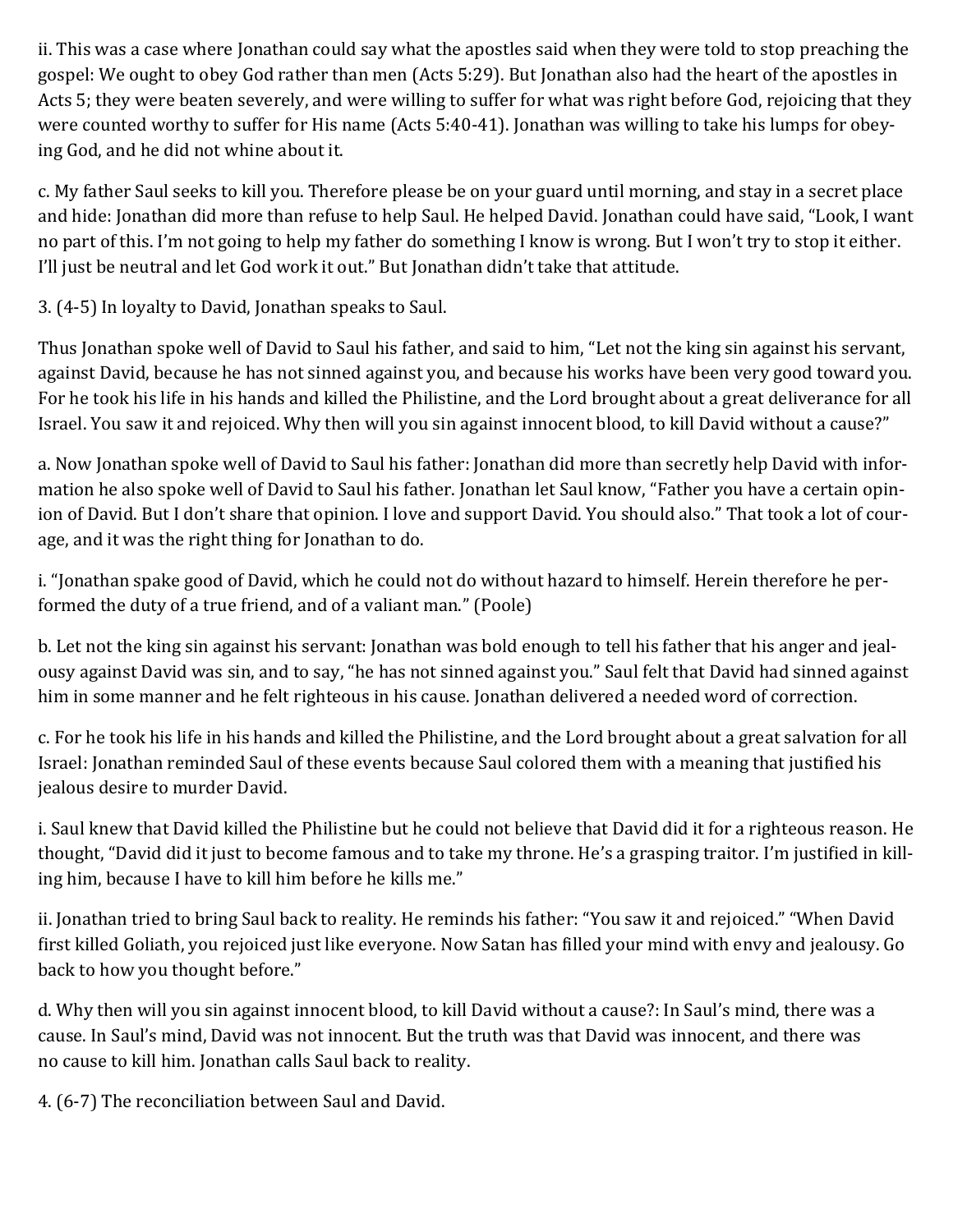So Saul heeded the voice of Jonathan, and Saul swore, "As the Lord lives, he shall not be killed." Then Jonathan called David, and Jonathan told him all these things. So Jonathan brought David to Saul, and he was in his presence as in times past.

a. So Saul heeded the voice of Jonathan: This took real humility for Saul. It was easy to say, "I'm the king and I'm right. I don't care what you say." But in this case, Saul heeded the voice of Jonathan.

b. Saul swore, "As the Lord lives, he shall not be killed": This shows that the Lord had genuinely touched Saul's heart. God used Jonathan, but it wasn't the work of Jonathan. It was the work of the Lord, and Saul recognized this by declaring this oath.

c. So Jonathan brought David to Saul and he was in his presence as in times past: It seems to have all worked. The command to kill David is revoked. Saul and David are together again as in previous days.

5. (8-10) David escapes another attempt on His life.

And there was war again; and David went out and fought with the Philistines, and struck them with a mighty blow, and they fled from him. Now the distressing spirit from the Lord came upon Saul as he sat in his house with his spear in his hand. And David was playing music with his hand. Then Saul sought to pin David to the wall with the spear, but he slipped away from Saul's presence; and he drove the spear into the wall. So David fled and escaped that night.

a. And there was war again: In context this speaks of more war between Israel and the Philistines, but it was also true spiritually. At the end of 1 Samuel 19:7 there was a truce in the spiritual war involving David and Saul. But whenever we are at a time of cease-fire in the spiritual war, we know the battle will begin again before long. It can always be said of our life "and there was war again."

b. David went out and fought with the Philistines, and struck them with a mighty blow, and they fled from him: Spiritually, these are warning clouds of a coming storm. It was David's success that aroused Saul's jealousy before. When David was successful again, surely Saul would be tempted to jealousy again.

c. Now the distressing spirit from the Lord came upon Saul: Evil spirits were more than ready to attack Saul where he was most vulnerable. The attack was on the way.

d. Saul . . . sat in his house with his spear in his hand: Saul is in a bad place. He is tempted and spiritually attacked, and now he has put himself in a potentially sinful situation. David was playing music with his hand, but Saul knew spears better than praise music.

e. Then Saul sought to pin David to the wall with the spear: Saul wavered from his change of heart and broke his oath to not kill David. All of that was thrown away as easily as the spear was thrown. But it didn't "just happen." Saul was unprepared to handle temptation, unprepared to handle spiritual attack, and had the opportunity to sin close at hand. Most of us will trip up under those circumstances.

f. But he slipped away from Saul's presence; and he drove the spear into the wall: David was gone, but the spear remained. The thing Saul didn't need – the spear – was left. The thing one Saul really did need – the person David – was gone. Saul was a loser on both counts.

g. So David fled and escaped that night: David never returned to the palace until he was the king of Israel – some 20 years later! From now until the day Saul dies David lives as a fugitive.

B. David flees from Saul.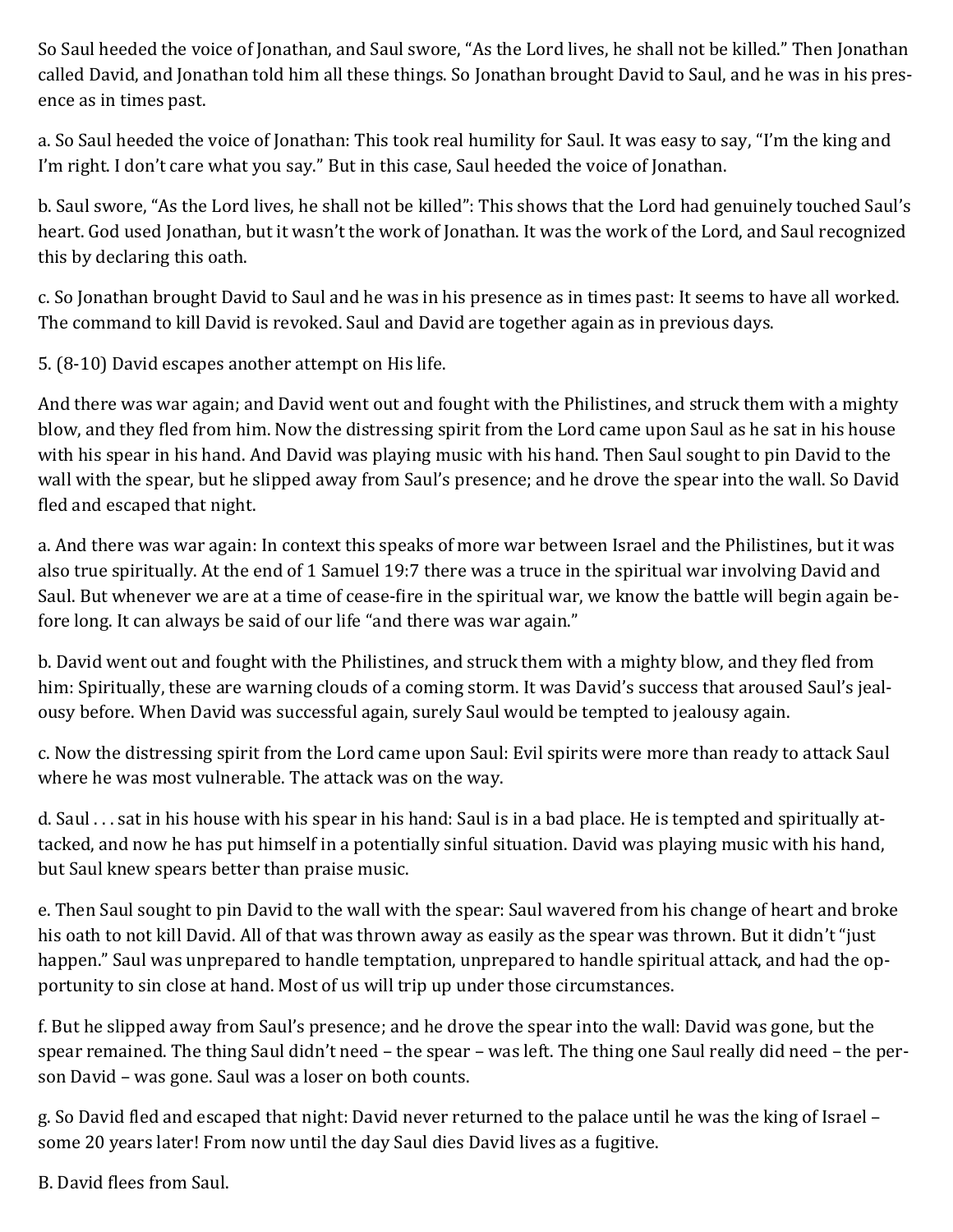1. (11-12) David escapes with the help from his wife Michal.

Saul also sent messengers to David's house to watch him and to kill him in the morning. And Michal, David's wife, told him, saying, "If you do not save your life tonight, tomorrow you will be killed." So Michal let David down through a window. And he went and fled and escaped.

a. Saul also sent messengers to David's house to watch him and to kill him: Previously, Saul swore, "As the Lord lives, he shall not be killed." (1 Samuel 19:6). Now for the second time Saul goes back on that oath.

b. Michal, David's wife, told him: She saved the day. Michal was Saul's daughter, so this was a conflict of loyalties for Michal. Should she act in her father's interests or in her husband's interests? Here, she made the right choice and supported her husband David.

i. Michal acts according to the principle of Genesis 2:24: Therefore a man shall leave his father and mother and be joined to his wife, and they shall become one flesh. Though the Genesis passage speaks specifically of the husband it expresses a principle that applies to both partners in a marriage: that the former family loyalties and obligations take a back seat to the loyalty and obligation to the new family.

c. Told him: Michal helped by warning David. She perhaps saw the "hit men" coming before he did, and she also knew the character of her father better than David did. Michal was probably less surprised than David was to find "hit men" from Saul against him.

i. David did well to receive this warning from his wife. Sometimes men are so hard headed and so hard hearted that they never hear how God might warn them through their wives. If David would have ignored this warning because he didn't like the source, he might have ended up dead.

d. Michal let David down through a window: As David decided on a course of action, she was there to support and help him put it into practice. Michal's help was successful, because David fled and escaped.

i. During this night, when men watched his house and David escaped he composed a song unto the Lord found in Psalm 59. The introduction of that Psalm says, when Saul sent men, and they watched the house in order to kill him. In a time of danger David could sing unto the Lord.

2. (13-17) Michal deceives the men who came to kill David.

And Michal took an image and laid it in the bed, put a cover of goats' hair for his head, and covered it with clothes. So when Saul sent messengers to take David, she said, "He is sick." Then Saul sent the messengers back to see David, saying, "Bring him up to me in the bed, that I may kill him." And when the messengers had come in, there was the image in the bed, with a cover of goats' hair for his head. Then Saul said to Michal, "Why have you deceived me like this, and sent my enemy away, so that he has escaped?" And Michal answered Saul, "He said to me, 'Let me go! Why should I kill you?'"

a. Michal took an image: The image was a teraphim, a figurine used as a household idol or as a fertility and good luck charm. In ancient Israel teraphim were intended as helps in worshipping the true God. They didn't think of the teraphim as other gods, but as representing the God of Israel.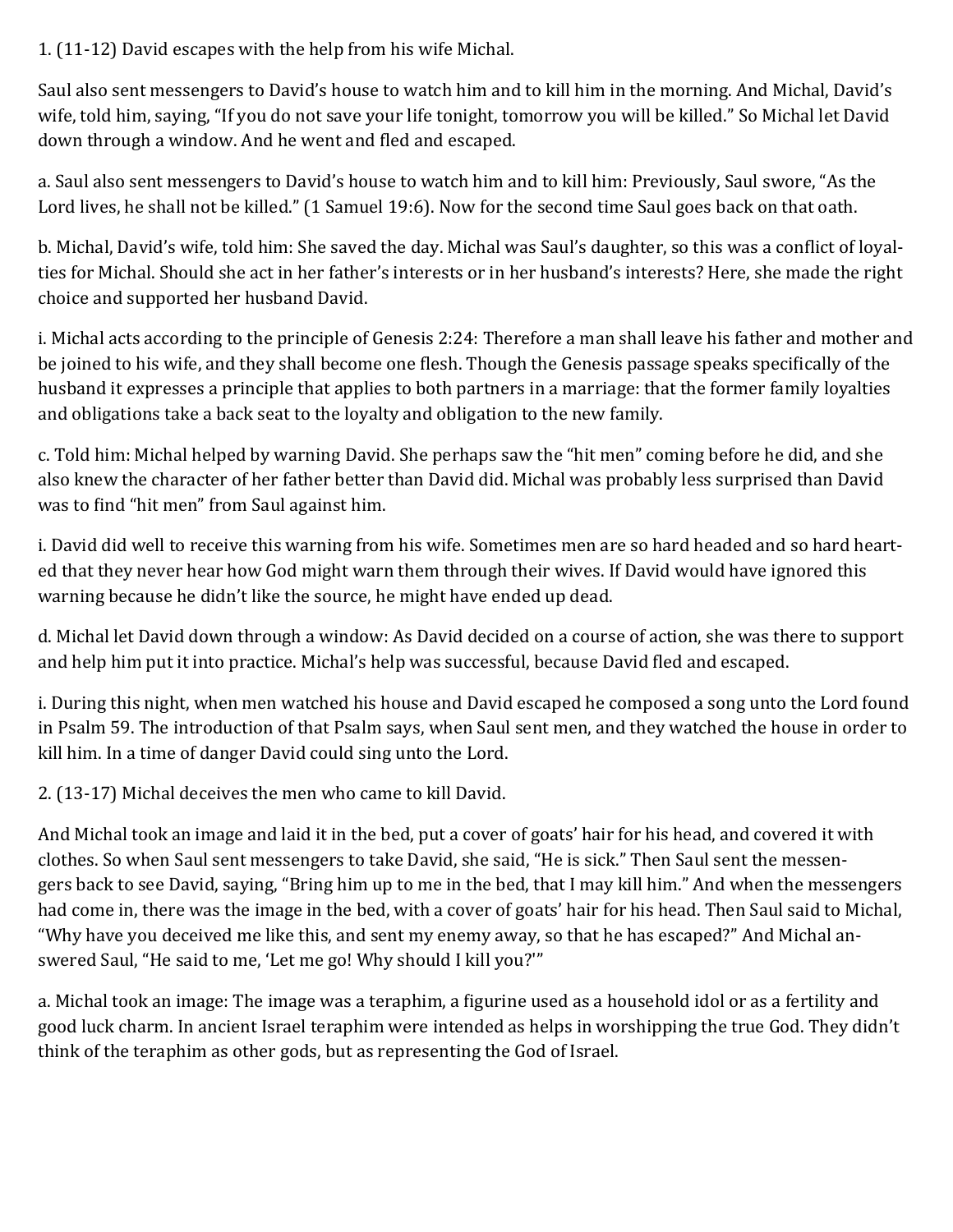i. Clearly God's people had no business having or using an image like this. We can't imagine that this image, this household idol, belonged to David; so it shows that Michal didn't have the kind of relationship with God she should have. This weak relationship with God will reveal itself in Michal as the story of David's life unfolds (2 Samuel 6:16-23). "When we read of these images we are not surprised by the defects of character which we see in Michal." (Balikie)

b. Bring him up to me in the bed, that I may kill him: This means Saul was not taken in by his daughter's deception. This also shows something of the depth of Saul's hatred for David, because he wanted to deliver the death-blow himself (bring him up to me . . . that I may kill him).

c. My enemy: These are the saddest words in this passage. Saul, when describing David, calls him my enemy. David was really Saul's friend and David did more to help Saul than just about anyone else. David was only the enemy of Saul because Saul wanted to see him that way.

C. David, pursued by Saul, flees to Naioth.

1. (18) David visits Samuel at Ramah.

So David fled and escaped, and went to Samuel at Ramah, and told him all that Saul had done to him. And he and Samuel went and stayed in Naioth.

a. Went to Samuel at Ramah and told him all that Saul had done to him: David did the right thing when in a difficult and confusing situation. He spent some time with a godly man. We can imagine David pouring out his heart to the prophet: "Samuel, you anointed me king and look what happened! I guess it isn't time yet, but why is it so hard? Does God want me dead? Why is the Lord allowing this?"

b. Stayed in Naioth: The word Naioth comes from the Hebrew word for residence. This spoke of Samuel's home (which may have had "Naioth" title itself), or it may have been some landmark or specific place in Ramah. Whenever Naioth is mentioned it is associated with Ramah.

2. (19-21) Saul sends messengers to capture David, but they are touched by the Holy Spirit and prophesy in the presence of Samuel and other prophets.

Now it was told Saul, saying, "Take note, David is at Naioth in Ramah!" Then Saul sent messengers to take David. And when they saw the group of prophets prophesying, and Samuel standing as leader over them, the Spirit of God came upon the messengers of Saul, and they also prophesied. And when Saul was told, he sent other messengers, and they prophesied likewise. Then Saul sent messengers again the third time, and they prophesied also.

a. Saul sent messengers to take David: Saul is wicked, but persistent. We never admire the devil's work but we can admire the devil's work ethic.

b. When they saw the group of prophets prophesying, and Samuel standing as leader over them: When the messengers of Saul came to capture David, they came in the middle of a worship meeting. Samuel and his "students" (the group of prophets) were waiting on the Lord, worshipping Him, speaking to the Lord and hearing from Him.

i. When it says that they were all prophesying it isn't that they were all predicting the future. The Hebrew word simply has the idea of speaking under the inspiration of the Holy Spirit. They probably all gave spontaneous and inspired praise to God.